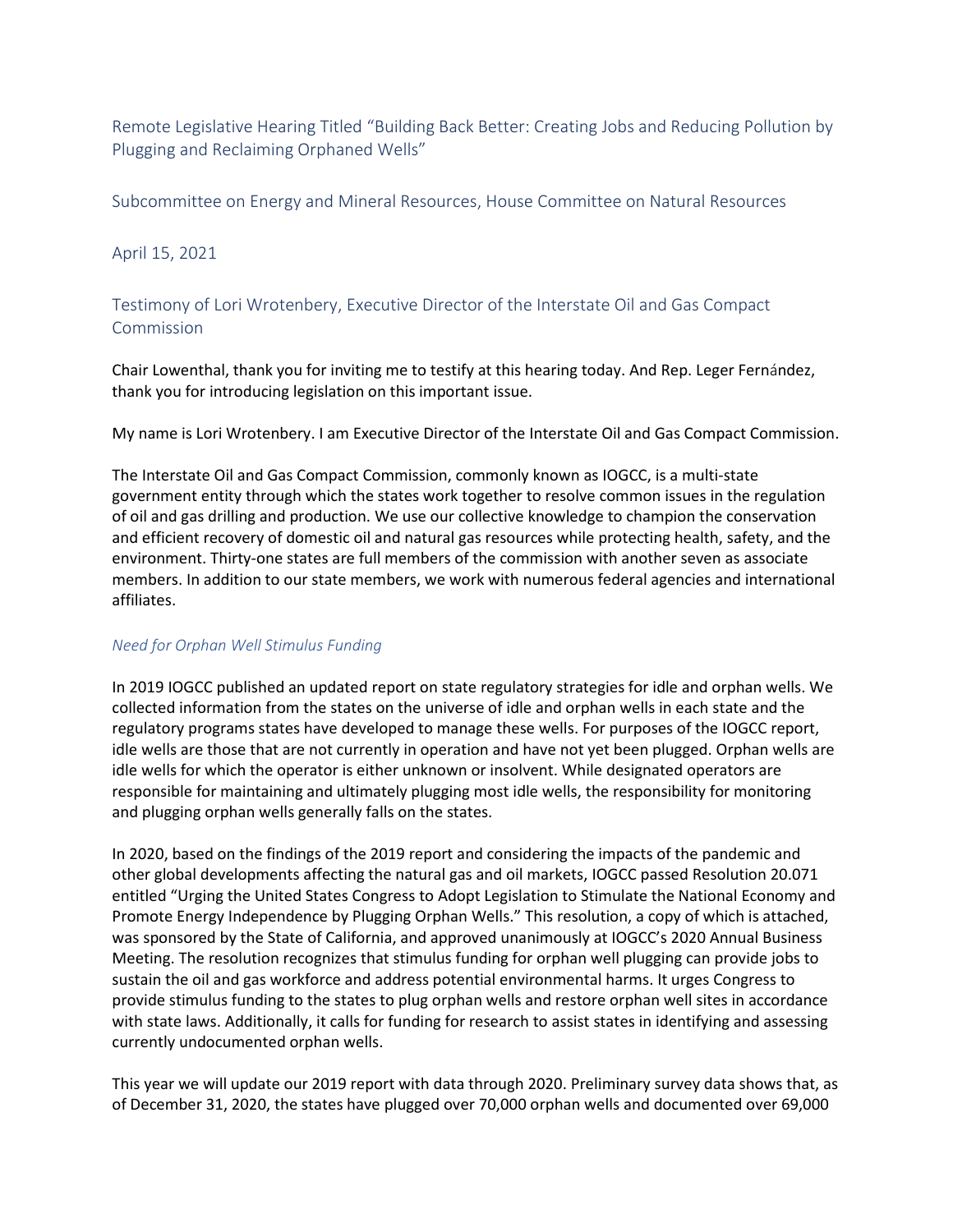Testimony of Lori Wrotenbery Before the Subcommittee on Energy and Mineral Resources April 15, 2021

more across the country. In addition, some states estimate that they have large numbers of undocumented orphan wells dating from the early years of their long histories of oil and gas production. These estimates indicate there may be hundreds of thousands of undocumented orphan wells in historic producing areas. IOGCC expects our 2021 report to go further in depth into policies surrounding these undocumented orphan wells. Other new material in the updated report may include a census of orphaned wells on federal and tribal lands in the member states.

States use various financial assurance methods and other mechanisms like plugging funds supported by industry assessments to fund well plugging activities. With these sources of funding, states have made great strides in plugging their inventories of orphan wells. The available resources, however, do not allow for the plugging of the nationwide inventory of orphan wells in the short term.

Speeding up the plugging of orphan wells is important because they pose a threat to the environment, public health, and safety. If not maintained, they may lose structural integrity, which can lead to environmental contamination and ultimately increase the cost of plugging and remediation. Supplementing the states existing efforts will mitigate those risks and produce a rapid environmental dividend.

On top of the environmental benefits, accelerating the plugging of orphan wells benefits oilfield workers, and state economies as well. A combination of the COVID-19 pandemic and a price war between Russia and Saudi Arabia in 2020 decimated demand for natural gas and oil, which led to a rapid drop-off in domestic production. That drop off had a two-fold effect on producing states: crippling job losses and declining state revenue derived from taxes, fees, and royalties from natural gas and oil production. Orphan well inventories tend to grow during times of economic stress while the revenues that support orphan well plugging decline.

The labor pools for natural gas and oil production and well plugging and remediation are virtually the same. A healthy influx of funding for well plugging will provide job opportunities for tens of thousands of these workers in addition to fast-tracking environmental restoration across the country.

## *Orphaned Well Cleanup and Jobs Act of 2021*

Haven spoken about the need for orphan well stimulus funding generally, I will now address the specifics of the legislation at hand. The *Orphaned Well Cleanup and Jobs Act of 2021* was written to address the very issues I discussed above. IOGCC sincerely appreciates the opportunity we have been afforded to contribute to the drafting of this legislation. We are pleased that many of our comments and suggestions have been thoughtfully addressed in the bill.

This bill would provide funding to plug the existing inventory of orphan wells, which represents the shovel-ready portion of the orphan well universe. In the process, it would support high-paying jobs in the natural gas and oil service sector.

IOGCC supports the basic structure of the bill's provisions for state grants, which do not create a new federal program for state-led efforts. States already have their own programs for identifying, assessing, ranking, entering, and plugging orphan wells, including supporting statutes, regulations, definitions, and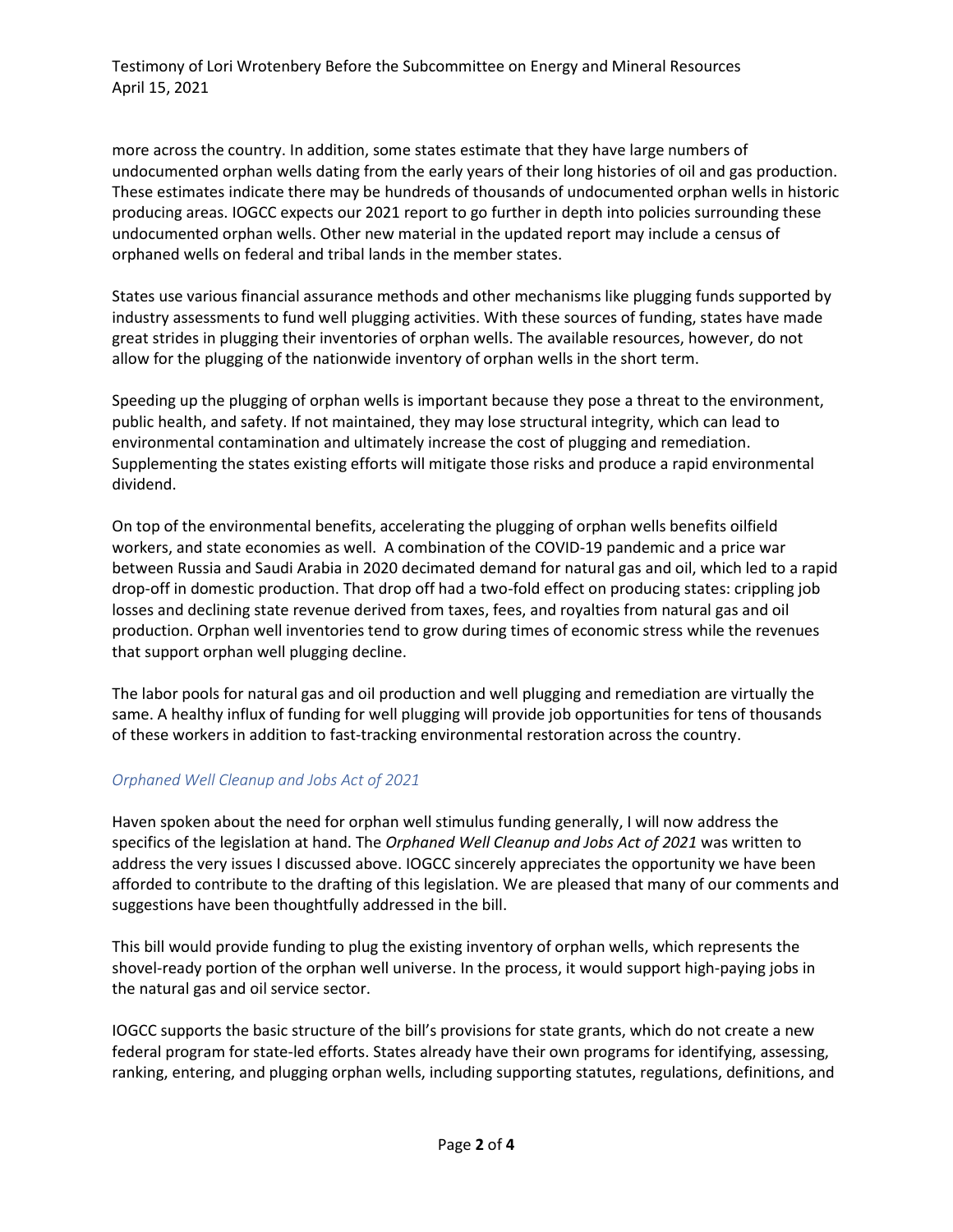Testimony of Lori Wrotenbery Before the Subcommittee on Energy and Mineral Resources April 15, 2021

procurement procedures. Providing grants to states to work under their existing programs is the best and certainly the most expedient way to achieve the goals of this legislation.

Also of critical importance to the states are the provisions that would fund the Department of Energy (DOE) to conduct research to assist the states in identifying and assessing undocumented orphan wells. We urge you to consult with DOE concerning the level of funding sufficient to accomplish this objective.

There are some provisions of the bill that establish new fees and bonding requirements for wells on federal lands. These provisions move beyond the basic stimulus objectives of this legislation into questions of federal lands regulatory policy. Although individual IOGCC member states may have positions on these provisions, IOGCC as an organization currently does not.

To improve the legislation, IOGCC offers the following suggestions on revisions to specific provisions. These revisions ensure states will be able to access and use the authorized funding as intended:

- IOGCC is concerned with using 2019 production as a factor in the formula for allocating grant funds among the states. The key factors for formula grants should be the number of orphaned wells to be plugged, the estimated cost of plugging the wells and remediating the well sites, and the number of jobs that will be supported through this work. Because so many orphaned wells date from the early days of the production history of the states, current production does not always correlate with these key factors. IOGCC therefore recommends deleting lines 15-18 on page 11.
- IOGCC also has concerns with the criteria for regulatory improvement grants. Of the three criteria for eligibility for regulatory improvement grants, only one has a look-back period of ten years. All three criteria should contain this look-back period. The legislation should not penalize states that have been proactive in making improvements in their state programs.
- Concerning the methane emissions criterion of the regulatory improvement grants, the language does not reflect the most recent regulatory developments and needs to be updated. It should also be expanded to allow states that have strengthened their waste prevention regulations on flaring to qualify for a regulatory improvement grant.
- We also have concerns with the plugging standards criterion for regulatory improvement grants. The bill appears to prescribe language that must be adopted by a state to qualify for a grant under this criterion. The language tracks almost verbatim the language of a California statute dating to 1988. The prescriptive nature of this language will effectively bar many states from seeking funding under this criterion.

Case in point, although this language appears in a California statute, California would probably not qualify for a grant under this criterion because this language is not a recent regulatory improvement. Similarly, other states already have general plugging statutes or regulations that contain equivalent language. They have no reason to replace their current, general plugging standards with the California language.